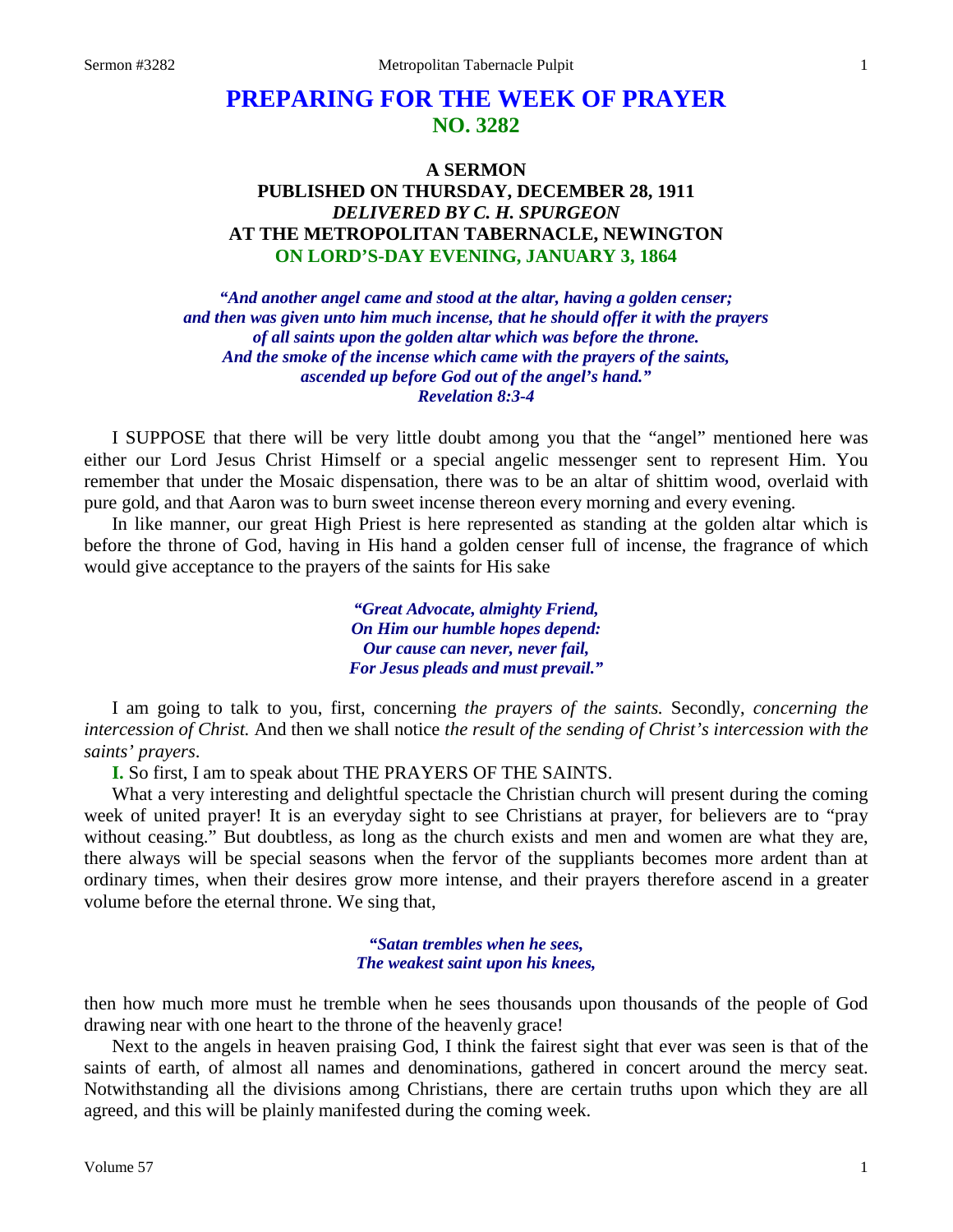We shall see, met together in the same house of prayer, brethren holding various sentiments. We shall see some who love the Lord Jesus Christ in the Established Church and others who are outside the establishment uniting heartily in prayer. We shall see those who worship God in a liturgical sense and those who worship Him without a liturgy, joining with one heart and mind in imploring a blessing upon the one common cause of Jesus Christ and upon the world at large.

Moreover, these united prayers will be going up all over the world, at least it will be so to a very large extent. You may journey round the globe with the sun, and wherever you go you shall see brethren assembled in prayer. It is said of the Queen's dominions that the sun never sets upon them, and it may be said this week of the earnest united cries of the Lord's people, that they will arise from practically every land on which the sun shall shine. God shall be worshiped day and night, not merely by a few stragglers here and there, but by the great bulk of the

### *"One army of the living God."*

This is true every day, to a greater or lesser degree, but it will be made more apparent during the days of this week, and I, for one, rejoice that the prayers of the saints shall thus together ascend before the throne of God.

It is interesting, too, to notice the subjects that have been selected as themes for special prayer. I think the Lord has guided the committee of the Evangelical Alliance in the selection.

We are requested on Monday to present "penitential confession of sin and the acknowledgment of personal, social, and national blessings, with supplication for divine mercy through the atonement of our Savior, Jesus Christ." This is a good beginning for the week of prayer, it should rightly commence with repentance. The salty tears of penitence will be an acceptable offering, just as under the Levitical law it was commanded, "with all your offering you shall offer salt."

Then on Tuesday we are asked to pray for the conversion of the ungodly, for the success of missions among Jews and Gentiles, and for a divine blessing to accompany the efforts made to evangelize the unconverted of all ranks and all around us." What a comprehensive subject, taking in both Jews and Gentiles, both bond and free, and including those who are abroad with those who are around us at home!

Then on Wednesday our supplications are asked "for the Christian church and ministry, for Sunday schools and all other Christian agencies, and for the increase of spiritual life, activity, and holiness in all believers." Here again is a comprehensive subject. How much we who are in the ministry need your prayers! "Brethren pray for us." The whole church needs prayer, but especially the captains in the Lord's ranks who have to be in the thick of the fight, with the shots of the enemy flying all around them.

Then on Thursday the subjects for intercession are "for the afflicted and oppressed, that slavery may be abolished, that persecution may cease, and that Christian love may expand to the comfort and relief of the destitute in all lands." I do not know how some professing Christians will be able to join in the supplication that slavery may be abolished, but we can unite in it with a pure heart fervently. May the Lord graciously hear that prayer, and if He shall hear it from the battlefields of America, we shall bless His name even for the scourge of war, if that accursed slavery can be ended.

Then on Friday we are urged to pray "for nations, for kings, and all who are in authority, for the cessation of war, for the prevalence of peace, and for the holy observance of the Sabbath."

And then to conclude, on Saturday, "generally for the large outpouring of the Holy Spirit, and the revival and extension of pure Christianity throughout the world."

Now when the church comes before God with such large requests as these, I do earnestly trust that the united supplication will be the means of bringing down one of the greatest and richest blessings that the world has ever received. God grant that it may be so!

> *"Who but You, Almighty Spirit, Can the heathen world reclaim?*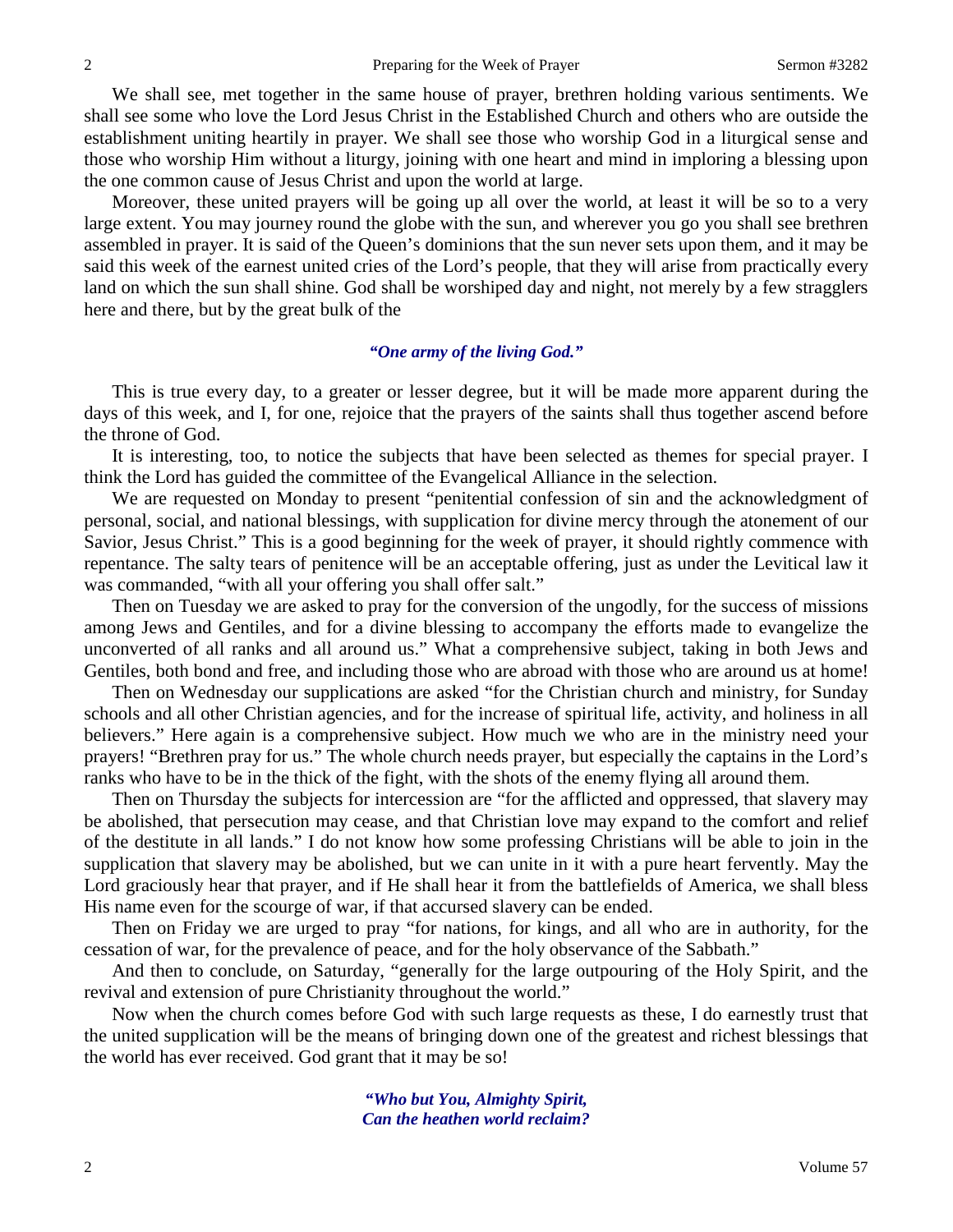*Men may preach, but till You favor, Heathens will be still the same. Mighty Spirit, Witness to the Savior's name.*

*All our hopes, and prayers, and labors, Must be vain without Your aid, But You will not disappoint us. All is true that you have said Gracious Spirit, O'er the world Your influence spread."*

But turning away from that aspect of the church's prayers which will be presented during the coming week, I want you to notice some points suggested by the text concerning the prayer of the saints. The first is the communion of all prayer. What does the angel do with the prayers of all saints? Does he put one of them here and another there? Does he put one on the altar and another under the alter? No, no, he puts them all into the golden censer.

Here comes a praying full of faith from a warm and loving heart filled with ardent desires for God's glory, and behind it comes another, a poor starveling prayer. It is sincere, but it comes from the lips of Mr. Little Faith. There is not much fervor about it, but it is as much as that feeble brother could pray. Both these prayers are put into the some golden censer.

Some of you Christian people have believing friends in Australia. They pray, and their prayers get into the censer. You pray, and your prayers get there, too. Our fathers prayed, and their prayers were put into the golden censer. We pray, and our children will pray after us, but our prayers and theirs and our fathers' shall all go into the same censor. What communion there is here, then, among all believers in Jesus!

When you really draw near to God and other saints draw near to Him, you also draw near to them. Nay, more, since Jesus Christ Himself prays, when you pray, you have fellowship with Him. And as the Holy Spirit inspires your prayers, if they were according to the mind of God, you have fellowship also with the Spirit, and through Him with the Father. Thus prayer becomes a glorious bond which binds God and all His people together in one sacred bundle of life. And to be without prayer is to be outside that blessed bundle.

The next thing I ask you to observe is the universality of prayer. The incense was given to the angel "that he should offer it with the prayers of all saints upon the golden altar which was before the throne." I have already pointed out to you that Jesus Christ takes the prayers that come from all sorts of saints. Now I want you to notice that he takes all the true prayers that come to Him. There are some prayers that are so little and so feeble that you would think that they never could get to God at all, but it is with them as it was with some of the creatures in Noah's ark. I never can comprehend how the snails managed to get into the ark, yet they did. They must have started very early.

There are some people's prayers which seem to travel almost as slowly as those snails did, yet they do get to heaven and they are presented by Christ with all the rest of the saints' prayers before His Father's throne. If you take a single drop of water from the sea and analyze it, you will find that the same elements are in it that are in the whole ocean. So if I can breathe but one sincere desire towards heaven, if my prayer is merely,

#### *"The upward glancing of an eye When none but God is near,"*

all the elements of prevailing prayer are in that one desire or that one childlike glance. A diamond is a diamond be it ever so small. It may be so tiny that the Queen would not put it into the most prominent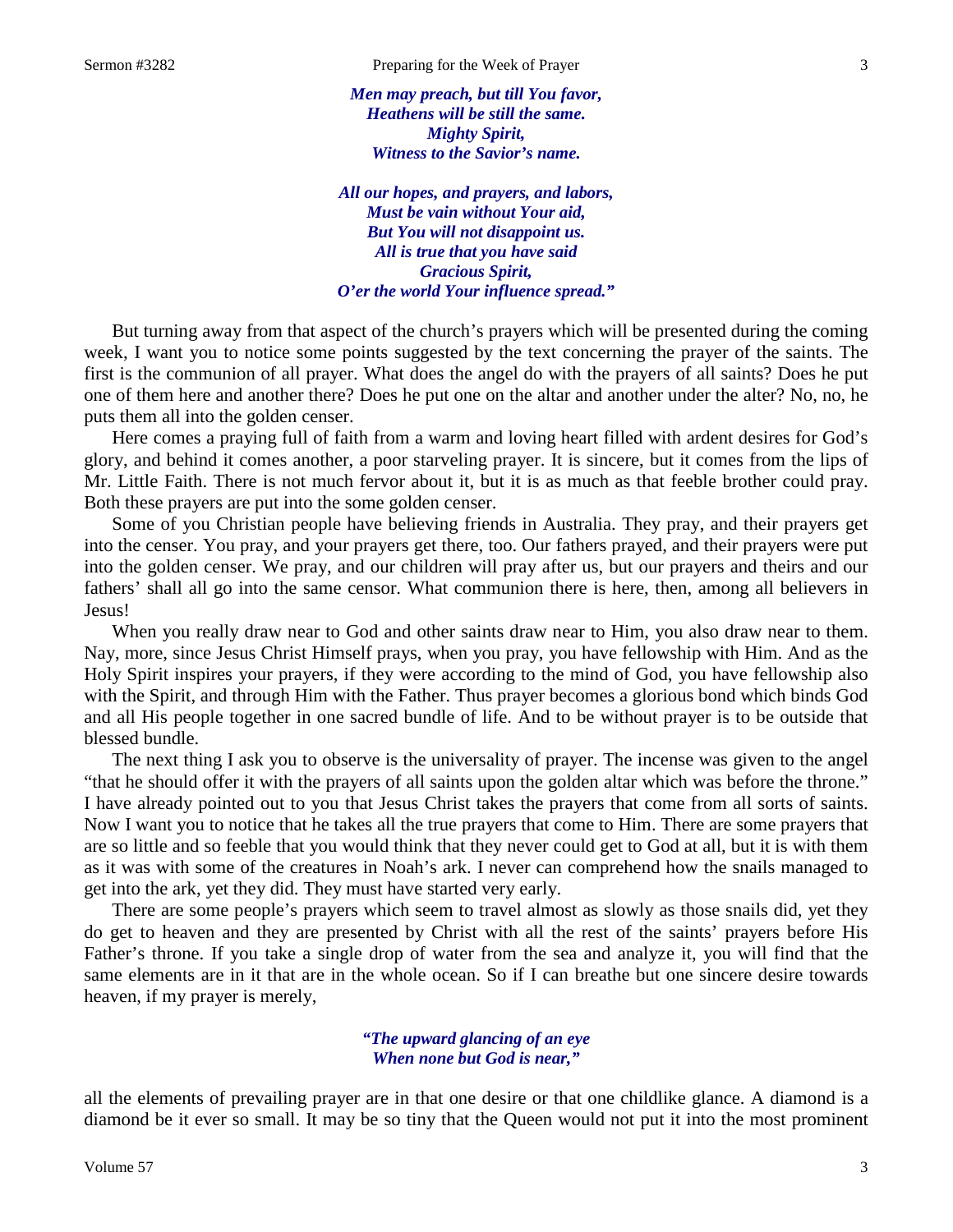place in her crown, still it might be permitted to glitter somewhere. Being a diamond, it must not be thrown away, for it has its value.

So, my brother, your prayer may never edify your brethren, it may not be suitable to be presented in public, but if your soul is in it, if your heart goes out towards God through your poor feeble prayer, it will be so precious in His sight that He will not have it thrown away. In the day when Christ makes up His jewels, that tiny gem shall be presented to His Father as well as the greatest and costliest jewels under His charge.

I say this because I am aware that there are many Christians who think their prayers are not heard because they are such poor things. But we are not impartial or wise judges of the value of our own prayers. I am persuaded that often, when we think we have prayed as we ought, we have only been feeding our own vanity and that at other times, when we have found that we could not pray, that we could hardly express a single desire, but could only sigh and groan before the Lord, then we have really prayed and God has heard our prayer.

Whatever our own feelings may be about the matter, it is certain that every true prayer gets into the golden censer that our great High Priest swings before the eternal throne. There is not one of those birds that we send up towards heaven which does not really reach its destination. If its own wings are not strong enough to bear it up so high, Christ reaches His almighty hand down and lifts it all the rest of the way. Somehow, all the true prayers of all the saints must get into the golden censer in Christ's hand.

Note also *the acceptability of prayer*. God has made provision for ensuring the acceptance of His people's prayers. "There was given unto the angel much incense, that he should offer it with the prayers of all the saints upon the golden altar which was before the throne." It is that incense which makes our poor prayers acceptable to God, it is not the merit of our prayers that secures the gracious answers to them, but the power of Christ's prevailing intercession. Our pleas would be useless if they were presented by themselves, it is His plea that always avails with His Father. Jesus Christ has been appointed to this high office so that He may take our supplications and present them before the throne of the Most High.

When our government appoints certain officers to look after the affairs of the poor people of this land, there ought not to be any needy ones applying in vain to them for help. And Christian, as Jesus Christ has been entrusted with the task of presenting your prayers acceptably before His Father, you may rest assured that He will accomplish, it so be of good courage and know assuredly that He will add the "much incense" of His intercession to your supplications, and so shall they ascend acceptably before God in a cloud of sweetly smelling smoke. No true prayer from the heart of a true child of God shall miss its mark—all shall reach the heavenly target.

Your petition, my brother or sister, shall meet with acceptance as well as mine. Do not think, believer, that God will ignore your heartfelt supplications even though you are almost unknown among your fellow Christians and you feel yourself to be the least of all saints, if you dare to think that you are numbered among the saints at all. Do not imagine because you could not put two sentences together at the prayer meeting that therefore your prayers do not reach the ear and heart of God. I can assure you that your petitions are put into the golden censer just as surely as were those of John, the beloved apostle to whom this wondrous revelation was given.

And when the sacred fire is applied to them, they yield as sweet a fragrance to the Most High as do the supplications of the greatest and noblest of the Lord's children. According to the text, the smoke of the incense ascended up before God with the prayers of all the saints, none of them would have been acceptable without the incense, but with the incense all ascended up before God.

**II.** Now, secondly, I must speak briefly concerning JESUS CHRIST'S INTERCESSION.

And first I beg you to notice *what a fit person Jesus Christ is to intercede for us*. He is man. He knows the imperfection of our prayers, He understands our needs and frailties, and can sympathize with us in presenting our petitions before His Father's throne. He is man, who has finished His own work and can therefore take our work into His hands, and bring it to perfection. He is always acceptable to His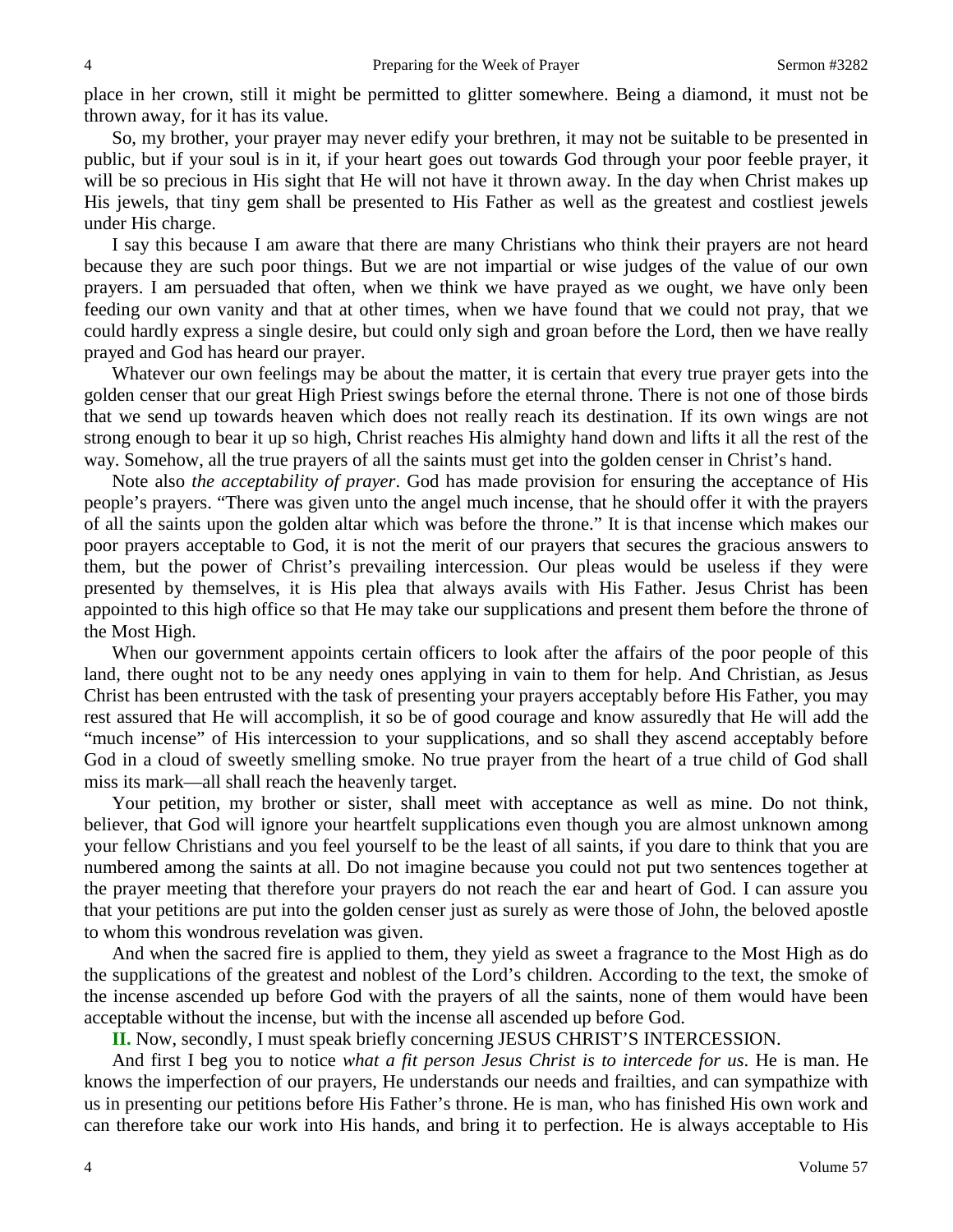Father, so that when He presents our suit before His Father's throne, He has such a claim to be heard because of all that He has done and suffered that His advocacy of our case must prevail.

Moreover, He is also God, "the only begotten of the Father, full of grace and truth." If I can have the well-beloved Son of God to plead for me, what other intercessor can I want? Is He not the best advocate of whom your heart can conceive? Nay, more, if He had not told you that it is so, could you have ever dreamed that He, who is the brightness of His Father's glory and the express image of His person, would have condescended to become intercessor for such worthless worms as we are?

O You glorious Christ, in Your wondrous person as both man and God, we worship You with all our hearts, and we bless the Lord that You are our great High Priest with the golden censer, into which our poor prayers shall be put and then, when perfumed with the much incense of Your wondrous intercession, shall be presented acceptably before Your Father in heaven!

> *"Immense compassion reigns In our Immanuel's heart. He condescends to act a Mediator's part. He is our Friend and Brother, too, Divinely kind, divinely true."*

Having noticed the fitness of our Intercessor's person, consider next, *the fitness of the place where He pleads*. He is represented as standing at the altar when He pleads for us with His Father. It is on the ground of His own atoning sacrifice. When He stands at the altar He does, as it were, say to His Father, "I am He that lives, and was dead. My hands and feet were pierced by the nails and My side by the soldier's spear. Hear Me on behalf of those for whom I laid down My life."

Thus our great Intercessor speaks with authority when He pleads for us before His Father's throne. Believer, you are never so prevalent in prayer as when you stand at the altar of atonement. Your supplications are sure to succeed when you plead the precious blood of Jesus. So you may be certain that Jesus will not stand at the altar in vain.

Shall the Father see His Son's blood shed for many for the remission of their sins, and yet not yield to His intercession? O God, can You remember Your Son's agonies and groans in Gethsemane and yet refuse His requests? Can You think of all that He endured at Golgotha and yet not hear Him when He intercedes for those for whom He there laid down His life?

Oh, no, that is impossible! Jesus must succeed when He stands at the altar and presents the prayers of His people before His Father's throne,

> *"Jesus, my great High Priest, Offered His blood, and died. My guilty conscience seeks No sacrifice beside. His powerful blood did once atone. And now it pleads before the throne."*

Note next how *Christ presents the prayers of the saints to His Father*. He does not offer them just as they are, but He adds to them that "much incense," which makes them acceptable to God. One thing that Jesus does with our prayers is to make them correct where they are in error. Sometimes, dear friends come to me and ask me to send petitions for them to certain people who may be able to help them. But I often find that the words are not spelled correctly, the grammar is faulty, and the petition itself is not very plain. So I say to the petitioners, "I know what it is that you want, so I will write out your petition and add my own name to it, and then it may succeed."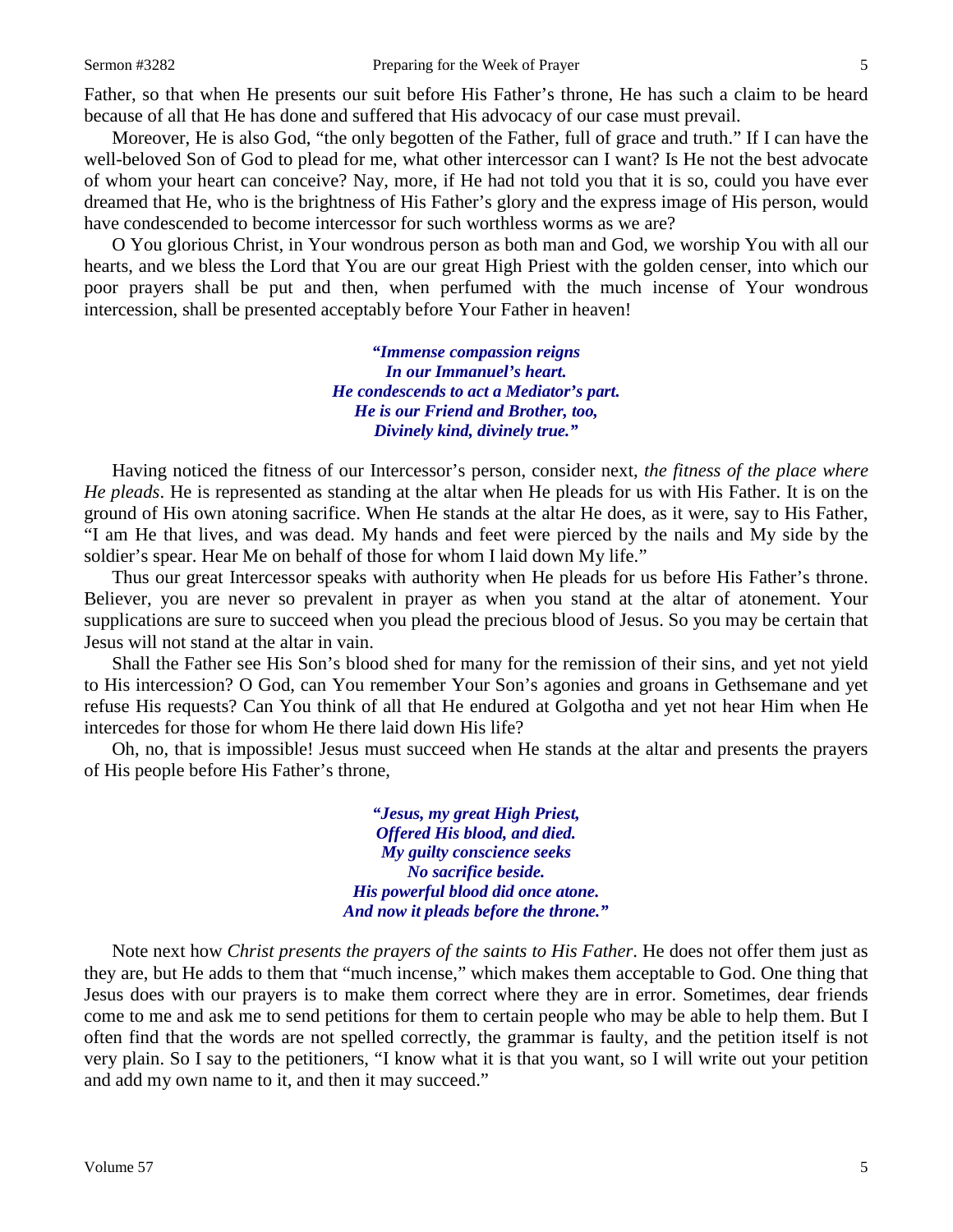So, dear friends, we bring to Christ our poor petitions, all blotted and misspelled, but He does not present them as they are, He knows what we mean and what we need, so He writes them out for us, puts His own signature at the bottom, and thus they become prayers upon which God can look with approval.

The text says that there was given to the angel "much incense, that he should offer it with the prayers of all saints upon the golden altar which was before the throne." There is little enough of our prayers in the golden censer that is in Christ's hand, but He adds much of His merit to them and so makes them acceptable to His Father. As the smoke of the incense ascends up before God, perhaps you say, "I never thought that my prayer would smell as sweetly as that." No, it would not have done so by itself, but Jesus Christ added the much incense to it and that makes it so fragrant.

When you say, "My prayer is so poor that it will never prevail with God," you do not know what it will be when Christ has added His intercession to it. If you could pray a prayer that seemed to you a thousand times better than those you now present, I am not sure that it would not really be any better. If you said to yourself, "There, that prayer will do, it will find its way to God all by itself," I am certain that it would never reach the throne of God. But if, when we have prayed, we feel that we must have Christ's intercession to make our prayers acceptable, He will add the "much incense" to our poor petitions and so they shall prevail with God.

**III.** Now, lastly, and very briefly, notice THE RESULT OF THE BLENDING OF CHRIST'S INTERCESSION WITH HIS PEOPLE'S PRAYERS.

When the much incense was offered with the prayers of the saints upon the golden altar which was before the throne, we are told that "the smoke of the incense, which came with the prayers of the saints, ascended up before God." And Christian, you may have what you will of God if you know how to get the "much incense" of Christ's intercession put with your prayers. Church of God, you may utterly rout your foes if you can pray after this fashion. If our prayers have prevailed with God, they will certainly prevail against all our adversaries.

The Spartans called their spears their walls, and Christians may well call their prayers their walls. There is a secret of prevailing in prayer which you may know to your heart's comfort if you will learn the lesson of our text, and then, as your prayer is presented by Christ to His Father, the answer will come down in blessings which many others will be glad to share with you.

I want, in closing, to remind you of the remarkable verses that follow my text. The saints have been praying and Christ has presented their petitions to His Father, what will be the result of their praying and His intercession? If you did not know the context, you would probably answer, "We expect the whole world to be converted."

But you know that this was not the case. The first of the seven angels blew the trumpet "and there followed hail and fire mingled with blood." Then the second angel sounded, "and as it were a great mountain burning with fire was cast into the sea." And so it goes on with woe, upon woe, woe upon woe.

Is this the answer to the saints' prayer? Yes, it is even so. Whenever the saints are especially earnest in prayer, and whenever their prayers rise up acceptably to God, you may depend upon it that their great adversary, the devil, will not remain quietly at home. What then? Shall we therefore go in fear of the adversary? By no means. He will have all the greater wrath as his time becomes shorter and shorter, but our trust is in Him who is mightier than all the powers of darkness, and who will overthrow them all at the appointed time.

So be not troubled as you read of all the woes following the blowing of the six trumpets, but go on reading until you come to the seventh. There you will get the true answer to the saints' prayers, all those woes must come first to prepare for the glory that is to follow.

At the eleventh chapter, and the fifteenth verse, you will read, "And the seventh angel sounded; and there were great voices in heaven, saying, The kingdoms of this world are become the kingdoms of our Lord, and of his Christ; and he shall reign for ever and ever." So you see that there shall be a glorious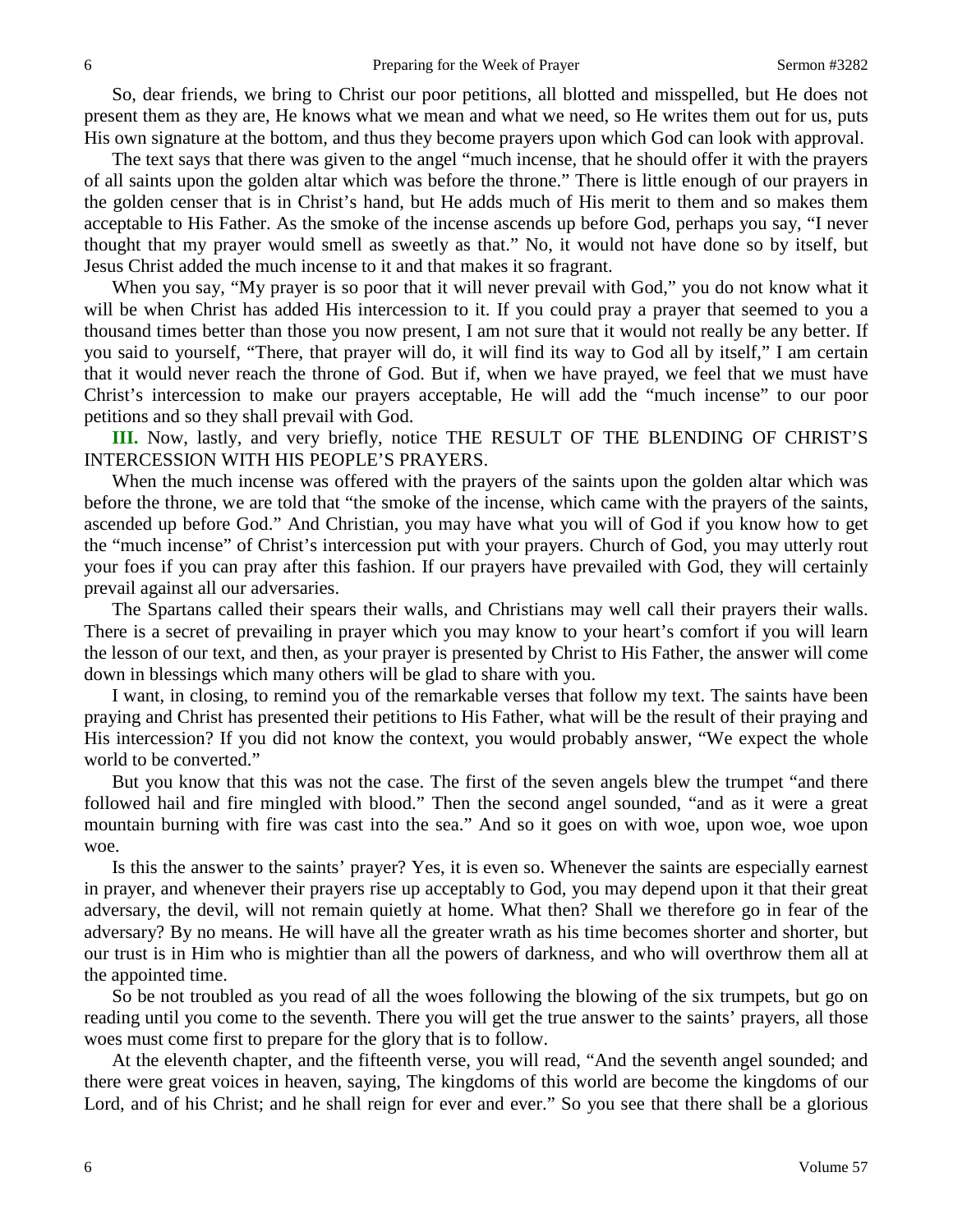end to the prayers of the saints and the intercession of their great High Priest. He shall be proclaimed "King of kings, and Lord of lords," "and he shall reign for ever and ever."

If, during this coming year, we should see more sin, more superstition, more Popery, and more infidelity then we have ever seen before, shall we say that God did not hear His people's prayers? Oh no! All these evils must reach their climax and then shall come their downfall. It is not altogether an evil thing to have the devil thoroughly awakened. If we should again have a time of persecution, with more blasphemy and more wickedness than we have ever yet known, the Lord's people would be stirred up to pray more earnestly than ever, to work with greater zeal for His cause, and to fight the good fight of faith as they have never yet done.

Sound the trumpet, wake up the warriors of the cross, let every good soldier of Jesus Christ gird his sword upon his thigh, for the first result of prayer is battle, storm, terror, earthquake, and woe upon woe. But the end is that to which the eye of faith looks forward, when the reeling, and the shaking, and the tempest, and the whirlwind are all over.

Then shall come the everlasting calm and the triumphant reign of Jesus. "The glory of the Lord shall be revealed, and all flesh shall see it together: for the mouth of the Lord hath spoken it." "Therefore, my beloved brethren, be ye stedfast, unmovable, always abounding in the work of the Lord, forasmuch as ye know that your labour is not in vain in the Lord." And also, "continue in prayer and watch in the same with thanksgiving."

There may be some here, and doubtless there are some who have never truly prayed in their lives. What a blessed beginning it would be to the week of united prayer if they would begin to pray tonight. But my brother, or my sister, it is no use for you to attempt to pray without faith, "for he that cometh to God must believe that he is and that he is a rewarder of them that diligently seek him."

And what is faith? Why, faith is trust, confidence, reliance upon Christ. If anyone among you will trust the Lord Jesus Christ tonight, if you will put your whole confidence in Him, if you will rely upon Him for time and eternity, especially if you trust to the merit of His great atoning sacrifice, He will prove Himself to be worthy of your trust and He will save you with His everlasting salvation.

Nay, more than that, for if you trust Christ, you are saved, for, "he that believeth on the Son hath everlasting life." Then when you are saved, you can join your believing prayers to the prayers of all the rest of the saints and your prayers shall be put with theirs in the golden censer in the hand of our great High Priest and He will add to them the "much incense" of His intercession, and so they shall ascend acceptably before the throne of God. May the Lord graciously teach you the holy arts of faith and prayer, for His dear name's sake. Amen.

#### **EXPOSITION BY C. H. SPURGEON:**

# *REVELATION 21:22-27. 22*

**Chapter 21. Verse 22.** *And I saw no temple therein: for the Lord God Almighty and the Lamb are the temple of it.* 

It has a temple, that better state, that land of the Well-beloved, but not a material temple that John could see, yet he knew that it had a temple "for the Lord God Almighty and the Lamb are the temple of it." Where they are is the holy place where all the tribes of the spiritual Israel shall be gathered at the last, to go no more out forever. "The Lord God Almighty and the Lamb" have a glory far greater than Solomon's temple ever had and far greater even than that later temple which excelled even his in glory.

**23.** *And the city had no need of the sun, neither of the moon, to shine in it: for the glory of God did lighten it, and the Lamb is the light thereof.* 

We have need of both the sun and the moon while we are in this world. If it were not for the great central luminary, the solar system would cease to be and this earth and the moon and all their sister planets would die out in darkness. But when the sun has been turned into darkness and the moon into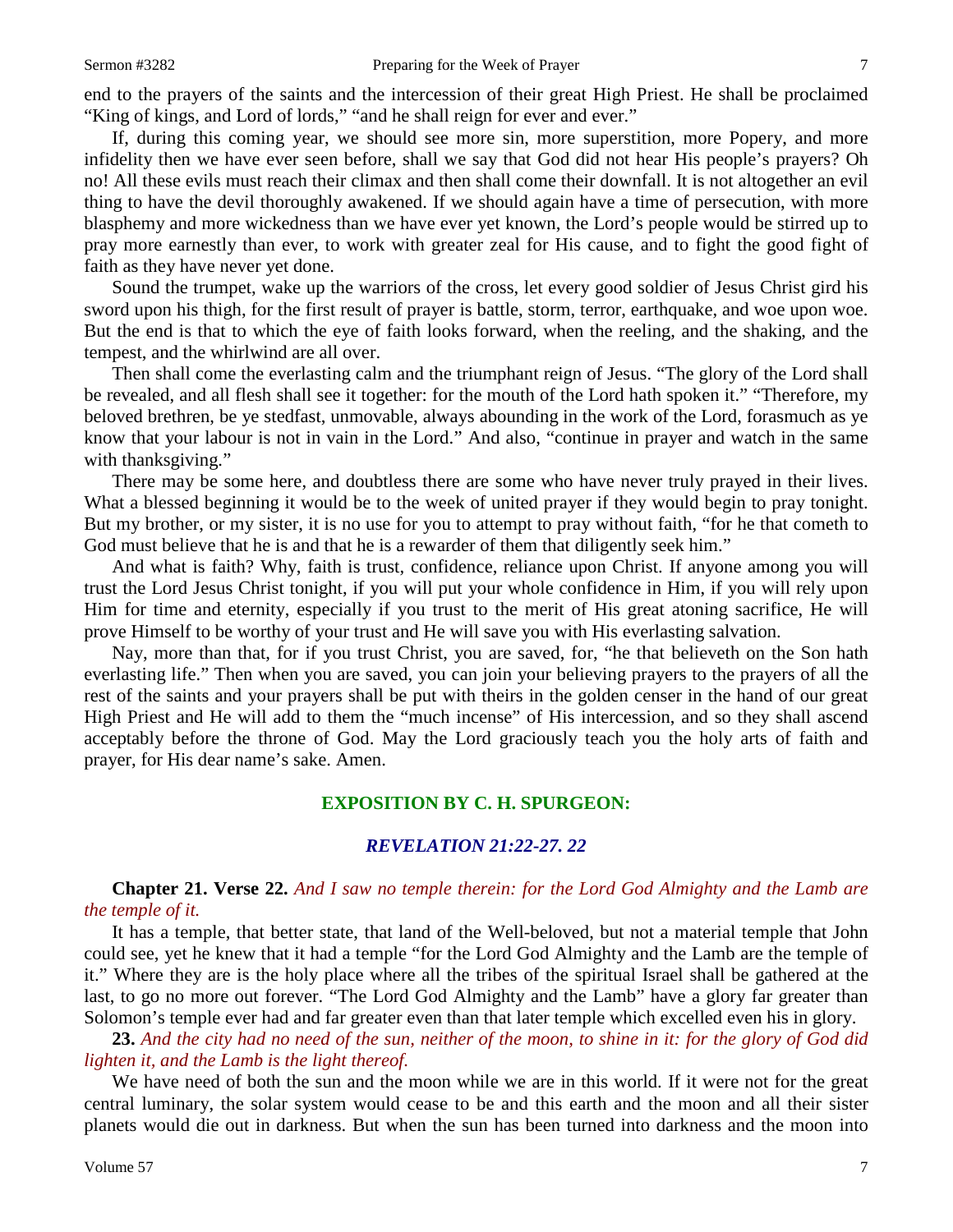blood, it shall still be said of this holy city, the new Jerusalem, that the glory of God does lighten it, and the Lamb is the light thereof. See how blessedly God and the Lamb are linked together, for Father and Son are truly one. It is also pleasant to reflect that He who is "the light of the world" is also the light of the world that is yet to be revealed, "The Lamb is the light thereof."

**24.** *And the nations of them which are saved shall walk in the light of it: and the kings of the earth do bring their glory and honour into it.* 

This is the church of the latter days, the beginning of the heavenly state, a true type of what the eternal glory of the saints will be. The church will no longer, like her Lord, be despised and rejected of men, but the highest and greatest among men shall count it an honor and glory to be permitted to share its blessings and triumphs.

**25.** *And the gates of it shall not be shut at all by day: for there shall be no night there.*  Well did Dr. Doddridge sing,

> *"No rude alarms of raging foes No cares to break the long repose. No midnight shade, no clouded sun But sacred, high, eternal noon."*

The saints will then be able to bear that eternal noontide, for the sun shall not smite them by day. And they will have no need of the night which is now so necessary for resting our wearied bodies and minds, so "there shall be no night there." There will also be no night of sorrow, no night of sin, no night of death in that blessed land of light.

**26-27.** *And they shall bring the glory and honour of the nations into it. And there shall in no wise enter into it anything that defileth, neither whatsoever worketh abomination, or maketh a lie: but they which are written in the Lamb's book of life.* [See Sermon #1590, The Barrier]

That holy city would itself be defiled if anything that defiles could enter into it. Only they who are written in the Lamb's book of life shall be found in the glorious city of which He is the light.

> *"Those holy gates forever bar Pollution, sin, and shame. None can obtain admittance there But followers of the Lamb."*

# *REVELATION 22*

**Verse 1.** *And he shewed me a pure river of water of life, clear as crystal, proceeding out of the throne of God and of the Lamb.* 

Here again we have God and the Lamb uniting in giving that "water of life" which flows down to us by God's grace through the atoning sacrifice of Jesus, the Lamb of God.

**2.** *In the midst of the street of it, and on either side of the river, was there the tree of life, which bare twelve manner of fruits, and yielded her fruit every month: and the leaves of the tree were for the healing of the nations.* [See Sermon #1233, Healing Leaves]

The fruit of this "tree of life" is for all those who have partaken of the water of life and the tree provides medicine as well as food, "the leaves of the tree were for the healing of the nations."

**3-5.** *And there shall be no more curse: but the throne of God and of the Lamb shall be in it; and his servants shall serve him: And they shall see his face; and his name shall be in their foreheads. And there shall be no night there; and they need no candle, neither light of the sun; for the Lord God giveth them light: and they shall reign for ever and ever.*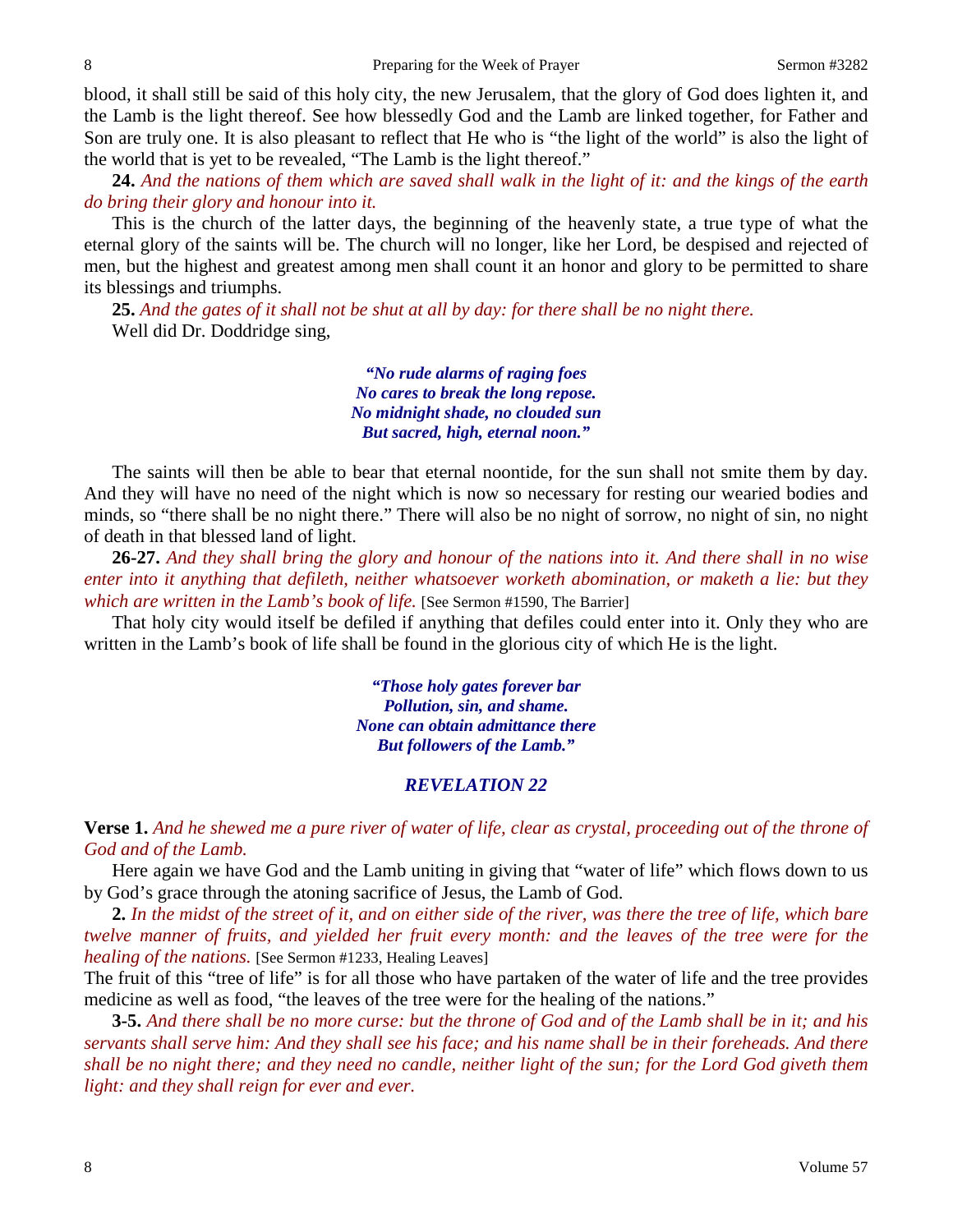This is the climax of the saints' blessedness, "They shall reign for ever and ever." Thus are they to be like their Lord, for "He shall reign for ever and ever." As they shared His reproach, they shall also share His glory.

**6-9.** *And he said unto me, These sayings are faithful and true: and the Lord God of the holy prophets sent his angel to shew unto his servants the things which must shortly be done. Behold, I come quickly: blessed is he that keepeth the sayings of the prophecy of this book. And I John saw these things, and heard them. And when I had heard and seen, I fell down to worship before the feet of the angel which shewed me these things. Then saith he unto me, See thou do it not: for I am thy fellowservant, and of thy brethren the prophets, and of them which keep the sayings of this book: worship God.*

It was a pardonable mistake that John made, but it was a mistake, for even the highest angel in heaven must not be accorded the worship that is due to God alone.

**10-11.** *And he saith unto me, Seal not the sayings of the prophecy of this book: for the time is at hand. He that is unjust, let him be unjust still: and he which is filthy, let him be filthy still: and he that is righteous, let him be righteous still: and he that is holy, let him be holy still.*

If your character is not what it ought to be, you must not delay your appeal to Him who alone can change it, "for the time is at hand," when your character and state will be fixed forever. As when there is a sharp frost, the water in the brooks are soon congealed, so are there influences at work which are consolidating character. Beware lest Christ's coming or the summons through death should find you unprepared and so cause you to remain forever just as you now are.

**12.** *And behold, I come quickly. and my reward is with me, to give every man according as his work shall be.* 

There will be no change possible when Christ comes as the Judge of all mankind. If you are then filthy, you will be filthy forever. If you are then holy, you will be holy forever. The delusion of universal salvation must be banished from the minds of all who believe the Word of God.

**13-17**. *I am Alpha and Omega, the beginning and the end, the first and the last. Blessed are they that do his commandments, that they may have right to the tree of life, and may enter in through the gates into the city. For without are dogs, and sorcerers, and whoremongers, and murderers, and idolaters, and whosoever loveth and maketh a lie. I Jesus have sent mine angel to testify unto you these things in the churches. I am the root and the offspring of David, and the bright and morning star. And the Spirit and the bride say, Come. And let him that heareth say, Come. And let him that is athirst come. And whosoever will, let him take the water of life freely.*[See Sermons #279, Come and Welcome. #1331, The Two "Comes." #1608, The Double "Come" and #2685, The Oft-Repeated Invitation]

This "Come" seems to sound both ways from heaven to earth, and from earth to heaven. Christ says to us, "Come," and we cry to Him, "Come." Oh, that sinners would be obedient to the divine "Come," and "take the water of life freely," for then would the second coming of Christ be full of joy to them and not a matter of dread.

**18-19.** *For I testify unto every man that heareth the words of the prophecy of this book, If any man shall add unto these things, God shall add unto him the plagues that are written in this book: And if any man shall take away from the words of the book of this prophecy, God shall take away his part out of the book of life, and out of the holy city, and from the things which are written in this book.*

God's revelation is perfect —to add to it or to take from it would equally mar it, and the terrible threats here given concerning those who do either the one or the other ought to prevent so great a crime against high heaven. Yet, alas! many have dared and still dare to commit it.

**20.** *He which testifieth these things saith, Surely I come quickly. Amen. Even so come, Lord Jesus.* 

All those centuries ago, Jesus said, "I am coming quickly." How much nearer His coming must be, and how earnestly we too should cry, "Even so come, Lord Jesus."

**21.** *The grace of our Lord Jesus Christ be with you all. Amen*.

The Old Testament ended with a curse, the New Testament ends with benediction. Oh, that we might all have a share of it.